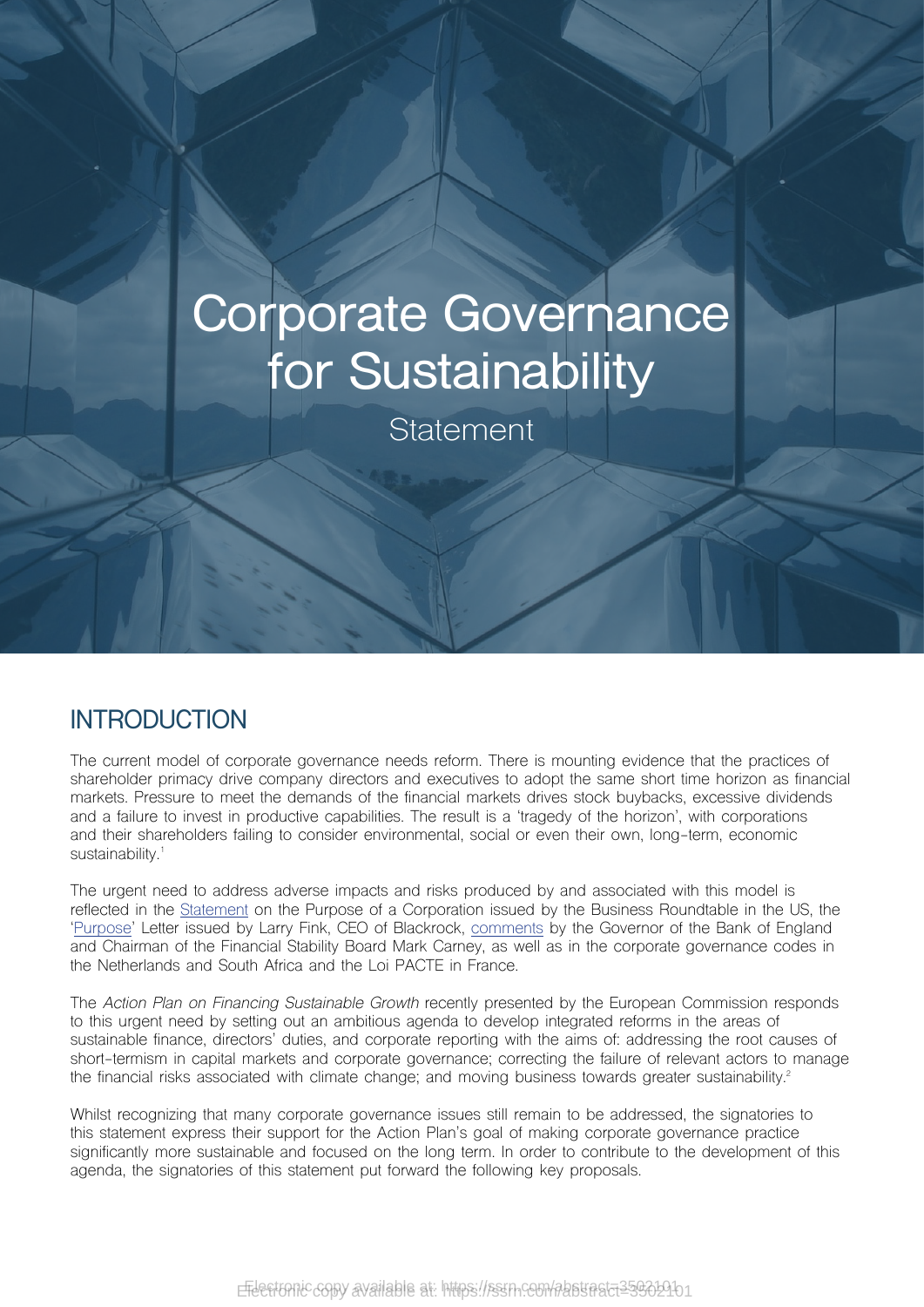

- Sustainable corporate governance requires a financial market in which there is a critical mass of investors willing to invest in companies that implement long-term sustainability plans, even at the expense of shortterm returns. Yet executives are under pressure (and have powerful incentives) to focus on short-term issues rather than sustainability, whilst institutional investors report that they too are constrained by an institutional setting that prioritises short-term shareholder value.<sup>3</sup>
- In order to overcome these constraints, a legal obligation to consider, identify and disclose Environmental, Social and Governance (ESG) risks should be imposed at every level of the investment chain, including upon institutional investors and asset managers.
- Such reforms should be complemented by changes to company law that require boards of directors to develop, disclose and implement a corporate sustainability strategy.4 Rules relating to corporate disclosures should also be reformed with the aim of improving the quality and comparability of the non-financial information provided to shareholders and other stakeholders about key sustainability risks. In what follows we make suggestions as to how this could be done.

# **Directors' duties and corporate board obligations**

- Directors' duties are one way in which company directors can be held accountable for how they carry out their critical corporate governance functions of developing the company's strategy, overseeing its operations, and accounting for its performance. Therefore directors' duties are often considered as a possible method of steering company directors towards the long term interests of companies.<sup>5</sup>
- The underlying idea is that directors could potentially use their discretion under (some variant of) the business judgement rule that exists in every major jurisdiction, and that gives directors discretion to act in what they believe to be in the best interests of the company as a separate entity. In principle, this rule can accommodate either a long- or short-term approach. Hence, where directors pursue the goal of maximising short-term shareholder value, it is a product not of legal obligation, but of the pressures imposed on them by financial markets, activist shareholders, the threat of hostile takeover and/or stockbased compensation schemes.<sup>6</sup>
- These strong pressures from outside company law mean the problem of short-termism cannot be solved simply by requiring or permitting directors to have regard to sustainability and the company's long-term interest.
- In order to: counteract the pressures imposed on directors by financial markets to maximise short-term shareholder value; increase director accountability; and ensure a proper consideration of corporate longterm interests and sustainability risks, we recommend that:
	- directors should be subject to a legally-binding obligation to develop, disclose and implement, on behalf of the company, a forward-looking corporate sustainability strategy that identifies and addresses material environmental and social issues and significant impacts connected to the company's business model, operations and supply chain.
	- whilst directors should have discretion as regards identifying which issues are material for the corporate sustainability strategy, the law should clarify that the purpose of requiring companies to produce such a strategy is to ensure respect for the planetary boundaries and human rights,' as well as integration of ESG considerations into all aspects of the company's operations. In order to ensure that the strategy covers relevant matters, the law should specify a limited set of sector-specific issues and public objectives that should be addressed on a 'comply or explain' basis.<sup>8</sup>
	- a specified percentage of the KPIs and remuneration of executive management should be linked to the achievement of measurable targets set in the company's sustainability strategy<sup>9</sup> (and national remuneration disclosure laws should be amended to require publication of these matters).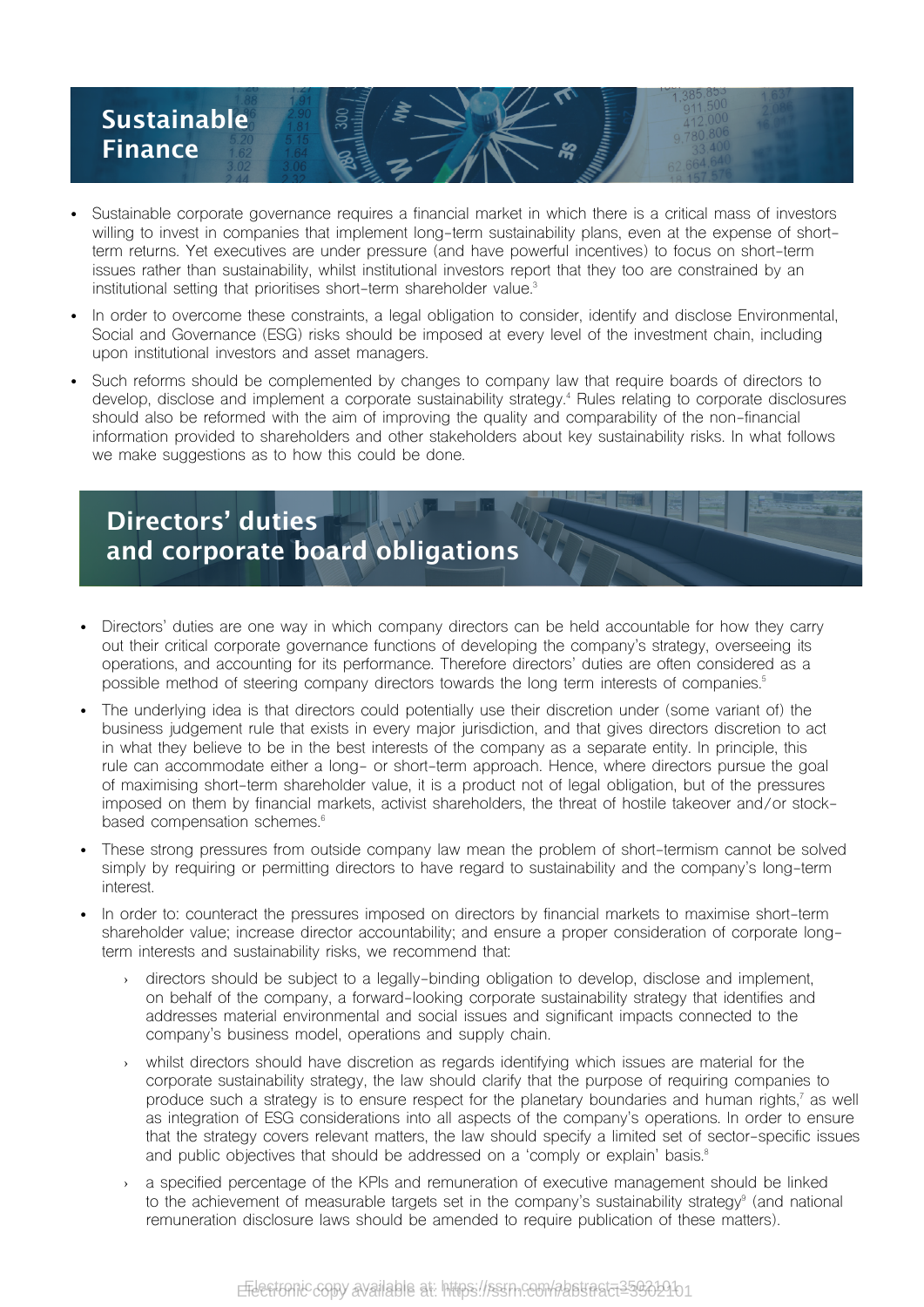- In order to ensure directors' accountability for this responsibility, we recommend that:
	- › the board should be required to include in the corporate sustainability strategy verifiable targets and a commitment to making sufficient resources available to management.
	- › the board should be mandated to discuss and sign off on an annual progress report, which should be included in the company's non-financial report.
	- › a non-executive committee, composed of independent experts and chaired by a designated nonexecutive director, should be set up and tasked with monitoring and reviewing the content and implementation of the sustainability strategy.<sup>10</sup>
	- › non-executive directors should have a duty of care to monitor the implementation of the strategy.
	- failure to implement the corporate sustainability strategy should be considered a breach of executive directors' duty of good faith (where deliberate) or duty of care (where accidental<sup>11</sup>), and could be enforced by the shareholders by derivative action where the failure causes long-term harm to the company.
	- a national regulatory body should be empowered to bring proceedings against the executive directors where non-implementation has caused serious harm to third parties or unlawful harm to the environment<sup>12</sup>

## **Corporate non-financial reporting**

- The function of corporate 'non-financial' reporting is to allow the company's shareholders and other stakeholders to make informed investment and engagement decisions by providing information on the company's social and environmental risks and impacts, and on the implications of such risks and impacts for the company's development.
- Since 2018, the [EU Non-Financial Reporting Directive](https://ec.europa.eu/info/business-economy-euro/company-reporting-and-auditing/company-reporting/non-financial-reporting_en) (NFRD) has required large companies, banks and insurers to disclose non-financial information. However, an abundance of standards and the flexibility accorded to reporting entities means that, whilst reports are often lengthy, they are neither comprehensive nor sufficiently comparable.<sup>13</sup>
- The standardisation of non-financial reporting is indispensable for the development of sustainable finance, for effective monitoring of companies' implementation of their corporate sustainability strategies, and for enforcement of directors' duties. Therefore, we recommend that the rules relating to corporate disclosures should:
	- › clarify that information on sustainability matters should be disclosed if it is material either from a financial or from a social and environmental perspective.<sup>14</sup>
	- › stipulate minimum general and sector-specific requirements for form and content of disclosures. Minimum requirements should be imposed in relation to, inter alia, climate change-related targets, strategies and performance, and the results of environmental and human rights due diligence covering supply chains.<sup>15</sup>

### **CONCLUSION**

Current corporate governance practice is contributing to a wide range of systemic risks, as well as devastating social, environmental and economic impacts.<sup>16</sup> With less than a decade left<sup>17</sup> in which to address the catastrophic threat of climate change, and with investors, companies, accountants, policymakers and academics expressing a shared sense of urgency, now is the time to act to reform corporate governance.

The signatories to this Statement call on all those concerned about climate change and sustainability to work together to support and implement the proposals in this statement and to contribute to the achievement of the EC Action Plan's goals.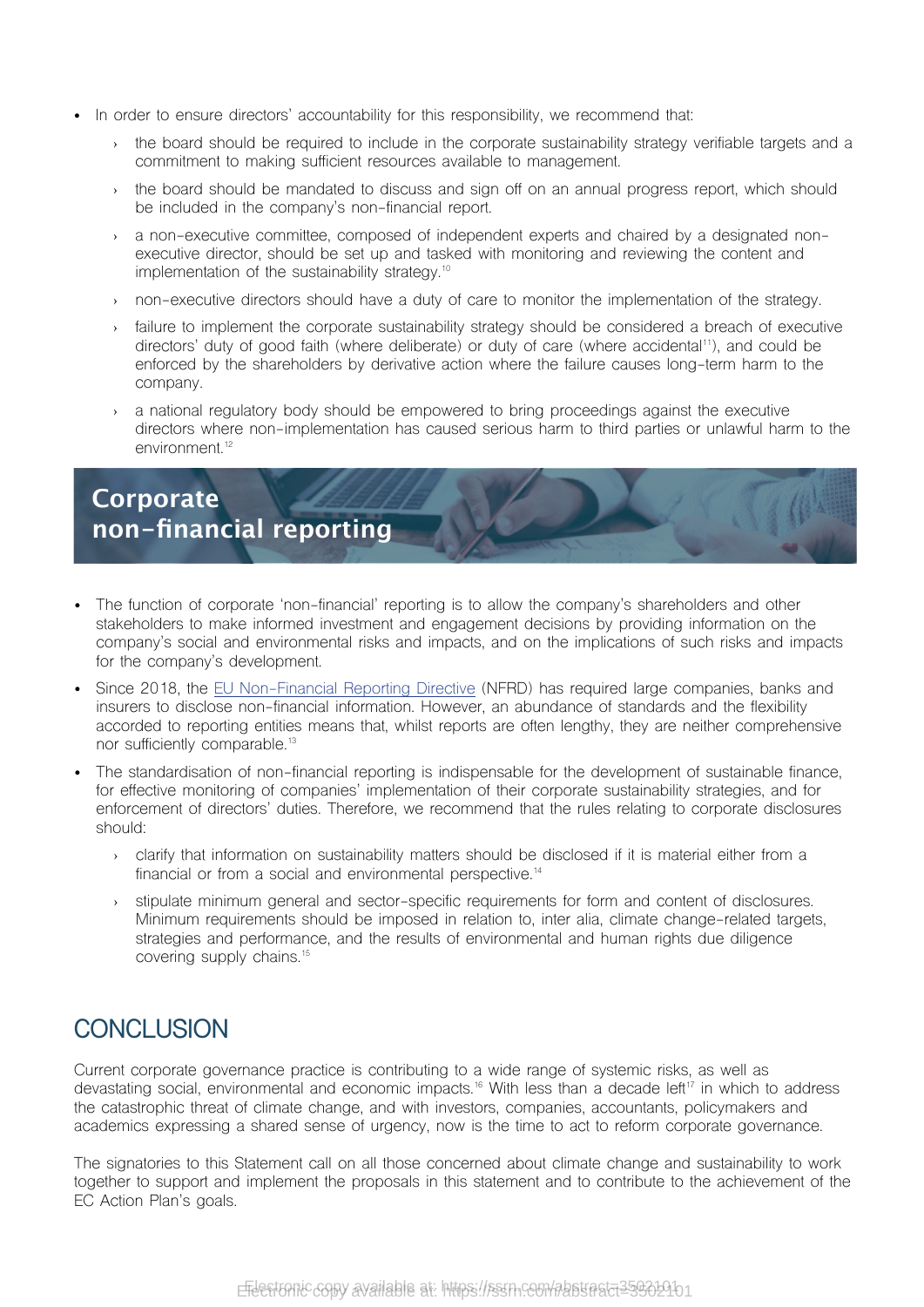#### **SIGNATORIES**

**Andrew Johnston** Professor, University of Sheffield

**Jeroen Veldman** Associate Professor, Nyenrode Business University

**Robert G. Eccles** Visiting Professor, University of Oxford

**Simon Deakin** Professor, University of Cambridge

**Jerry Davis** Professor, University of Michigan

**Marie-Laure Djelic** Professor, Sciences Po

**Katharina Pistor** Professor, Columbia University

**Blanche Segrestin** Professor, Mines ParisTech, PSL Research University

**Cynthia Williams** Professor, Osgoode Hall Law School of York **University** 

**David Millon** Professor, Washington and Lee University

**Paddy Ireland** Professor, University of Bristol

**Beate Sjåfjell** Professor, University of Oslo

**Christopher Bruner** Professor, University of Georgia

**Lorraine Talbot** Professor, University of Birmingham

**Hugh Willmott** Professor, Cass Business School

**Charlotte Villiers** Professor, University of Bristol

**Carol Liao** Assistant Professor, University of British Columbia

**Bertrand Valiorgue** Professor, Ecole Universitaire de Management Clermont-Ferrand

**Jason Glynos** Professor, University of Essex

**Todd L. Sayre** Associate Professor, University of San Francisco

**Bronwen Morgan** Professor, UNSW Australia **Rick Wartzman** Executive Director, Drucker Institute

**Prem Sikka** Professor, Essex Business School

**Filip Gregor** Head of Section, Frank Bold

**Alessia Contu** Professor, University of Massachusetts

**David Jacobs** Associate Professor, Morgan State University

**Roger Gill** Visiting Professor, Durham University

**Roger Brown** Emeritus Professor, Liverpool Hope University

**Vincenzo Bavoso** Lecturer, The University of Manchester

**Neil Lancastle** Senior Lecturer, De Montfort University

**Julie Matthaei** Professor, Wellesley College

**Scott Taylor** Reader, University of Birmingham

**Ulf Larsson-Olaison** Lecturer, Linnaeus University

**Jay Cullen** Professor, University of York

**Alan Dignam** Professor, Queen Mary University of London

**Thomas W. Joo** Professor, University of California

**Ciarán O'Kelly** Lecturer, Queen's University Belfast

**Con Keating** Head of Research, BrightonRock group

**Roman Tomasic** Professor and Visiting Professor, University of South Australia and Durham University

**Simon Lilley** Professor, University of Leicester

**Kevin Tennent** Senior Lecturer, University of York

**Keith Robson** Professor, HEC Paris

**Willy Maley** Professor, University of Glasgow

**Iris H-Y Chiu** Professor, University College London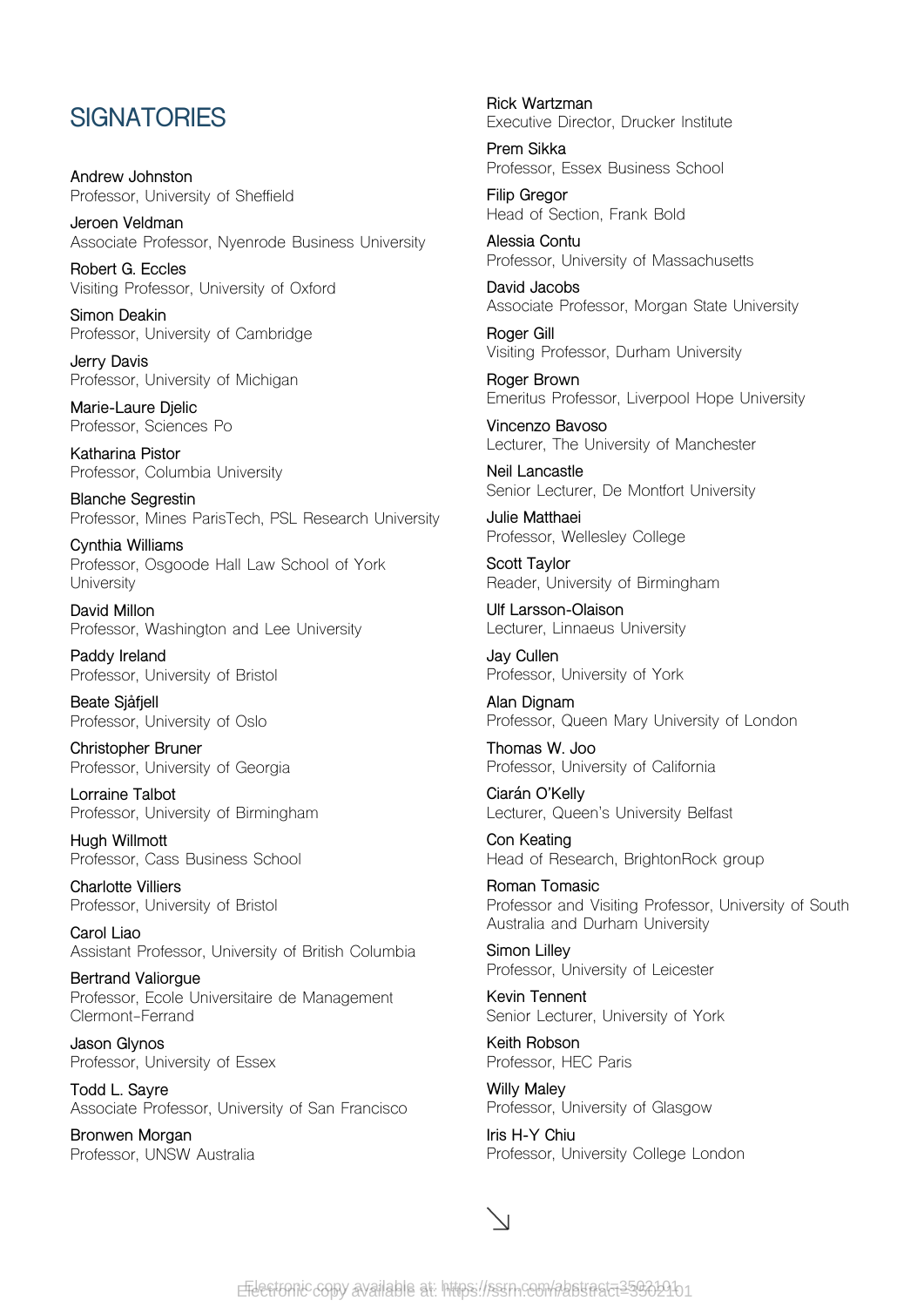**Ewan McGaughey** Senior Lecturer, King's College

**Chris Rees** Professor, University of London

**Nina Boeger** Reader, University of Bristol

**Adam Leaver** Professor, Sheffield University

**Marc Moore** Chair in Corporate/Financial Law, University of Cambridge

**Leen Paape** Professor, Nyenrode Business University

**Alan Meyer** Emeritus Professor, University of Oregon

**Marcello Palazzi** President, Progressio Foundation

**Nitasha Kaul** Senior Lecturer, University of Westminster

**Juan Felipe Espinosa-Cristia** Researcher, Universidad Andres Bello

**Timothy Kuhn** Professor, University of Colorado Boulder

**David J. Cooper** Emeritus Professor, University of Alberta

**Susanne Soederberg** Professor, Queen's University

**Andreas Jansson** Associate Professor, Linnaeus University

**Susan Watson** Professor, University of Auckland

**Ofer Sitbon** Associate Professor, Zefat Academic College; Head of the Corporation & Society Legal Clinic, Ramat-Gan

**Joan Loughrey** Professor, University of Leeds

**David Collison** Emeritus Professor, University of Dundee

**Maureen McCulloch** Senior Lecturer, Oxford Brookes University

**Navajyoti Samanta** Lecturer, University of Sheffield

**Daniel JH Greenwood** Professor, Hofstra University

**Grahame Frederick Thompson** Emeritus Professor, The Open University (England) **Andrew Keay** Professor, University of Leeds

**Laura Horn** Associate Professor, Roskilde University

**Daniel King** Professor, Nottingham Trent University

**Marcus Meyer** Assistant Professor, Maastricht University

**Daniel Attenborough** Associate Professor, Durham University

**Holm-Detlev Köhler** Professor, University of Oviedo

**Sigurt Vitols** Associate Researcher, European Trade Union Institute

**Christophe Clerc** Lawyer, Descartes Legal and Sciences Po Paris

**Hans Schenk** Emeritus Chaired Professor, Utrecht University

**Janet Dine** Professor, Queen Mary, University of London

**Richard Hull**  MA Director, Goldsmiths, University of London

**Andreas Rühmkorf** Lecturer, University of Sheffield